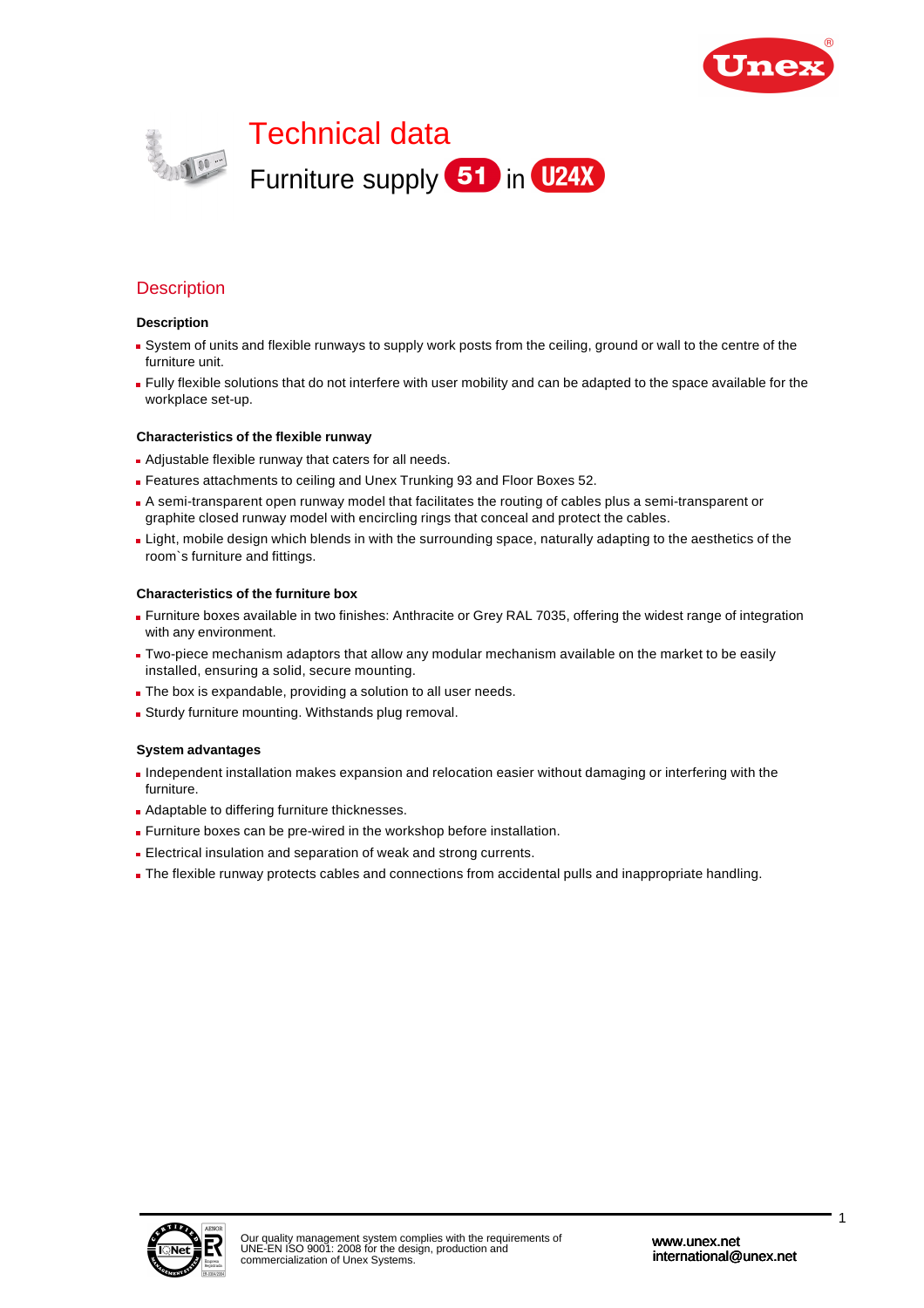# Technical data Furniture supply 51 in U24X



# Quality Marks (1)



# **Characteristics**

#### **RAW MATERIAL**

| Furniture boxes and runway<br>fixings | U24X (See technical data for raw material). |
|---------------------------------------|---------------------------------------------|
| Flexible runway                       | PC. (See technical data for raw material).  |
| Flexible runway lid                   | Stainless steel.                            |

#### **APPLICATIONS**

| טוז | .<br>-installations.<br>uoor |
|-----|------------------------------|
|-----|------------------------------|

#### **SILICONE CONTENTS**

| $\sim$<br>01%<br>Silicone free |  |
|--------------------------------|--|

#### **DIRECTIVE 2011/65/EU**

| RoHS Compliant <sup>(1)</sup> | Compliant. |
|-------------------------------|------------|
|                               |            |

#### **EN 62549:2012**

| Minimum application temperature                                             | $-5^{\circ}$ C                                                                                                        |
|-----------------------------------------------------------------------------|-----------------------------------------------------------------------------------------------------------------------|
| Maximum application<br>temperature                                          | $+60^{\circ}$ C                                                                                                       |
| Resistance to impact                                                        | 2 J at -5 $\mathrm{^{\circ}C}$                                                                                        |
| Installation onfloor                                                        | System not intended to be installed onfloor                                                                           |
| Electrical continuity characteristic                                        | Without electrical continuity characteristic.                                                                         |
| Protection degrees provided by<br>the system according to IEC<br>60529:1989 | . With Flexible runway 51602 or 51606, without protection degree.<br>. With Closed rings runway 51601 or 51603, IP2X. |
| Minimum bending radius                                                      | ■ 51601, 51603: 95 mm<br>■ 51602, 51606: 30 mm                                                                        |

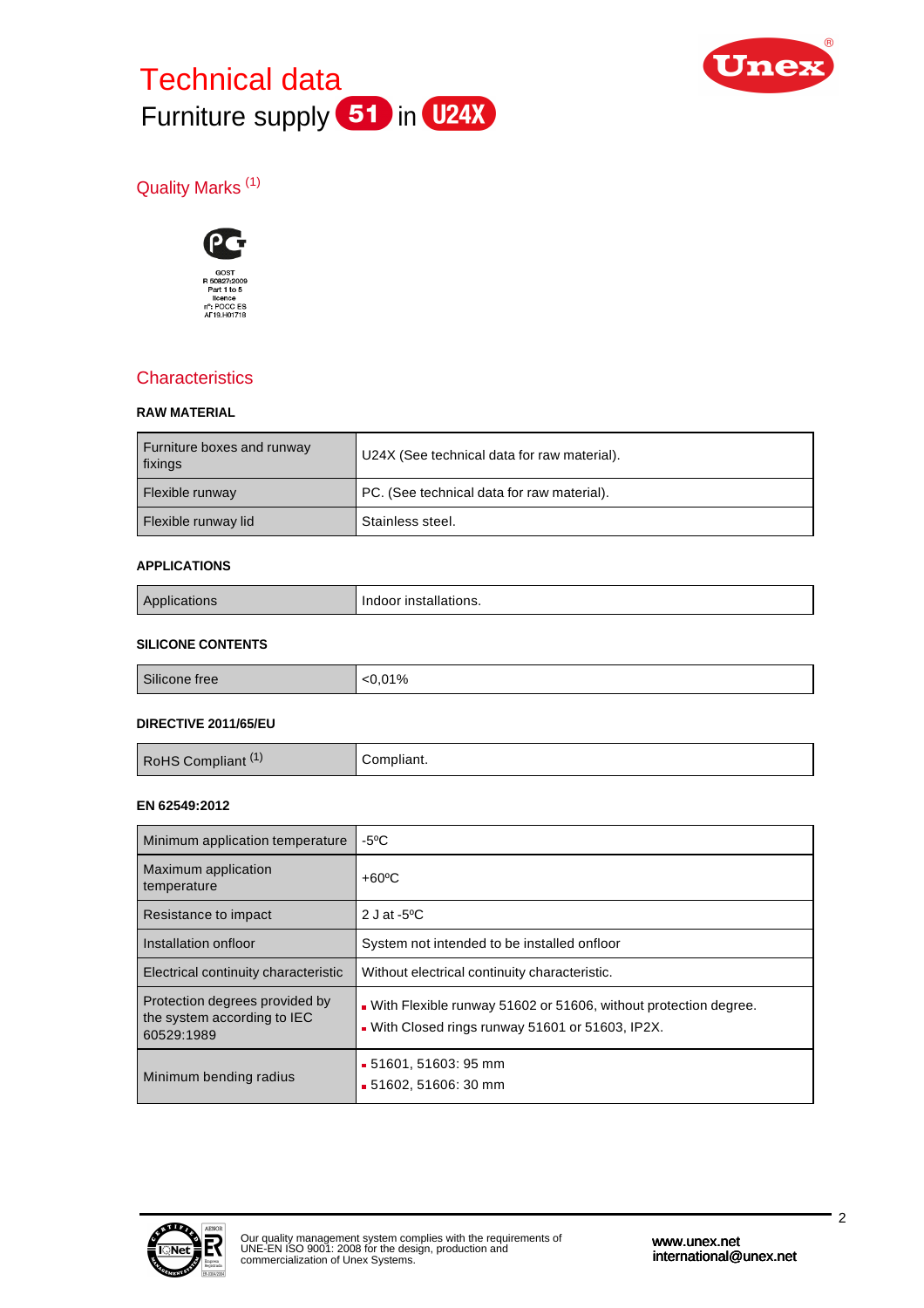



# **Characteristics**

#### **EN 62549:2012**

| Largest outer diameter of the<br>cables to be mounted that can be<br>used within the system  | $13 \text{ mm}$                                                                                                                                                   |
|----------------------------------------------------------------------------------------------|-------------------------------------------------------------------------------------------------------------------------------------------------------------------|
| Smallest outer diameter of the<br>cables to be mounted that can be<br>used within the system | $9 \text{ mm}$                                                                                                                                                    |
| Usable cross-sectional                                                                       | ■ 51601, 51603: 525 mm2<br>■ 51602, 51606: 670 mm2                                                                                                                |
| Glow-wire test                                                                               | • Flexible runway, flexible runway lid and flexible runway end cap. Severity<br>degree: 750°C.<br>• Furniture boxes and trunking adapters. Severity degree: 960°C |
| Protection against mechanical<br>impact                                                      | IK07. Closed rings runways, 51601, 51603. Furniture boxes and adapters<br>for trunkings supplied with the flexible runway.                                        |
| Protection against solid particles,<br>applicable to sockets according<br>to IEC 60670-1.    | IP4X. Furniture boxes and adapters for trunkings supplied with the flexible<br>runway.                                                                            |
| Fixing for apparatus mounting of<br>socket outlets                                           | Resistance to extraction of 81 N                                                                                                                                  |

# Compulsory regulations

#### **EUROPEAN DIRECTIVE 2014/35/EU**

CE Marking COME CONFORMITY With standard EN 62549:2011.

# Characteristics of U24X raw material

- Base raw material: PVC.
- Silicone contents: <0,01%. <sup>(2)</sup>
- Phthalate contents according to ASTM D2124-99:2004: <0,01%. (2)
- Dielectric strength: Insulating.
- Reaction to fire s/UNE 201010:2015: Classification: M2.

# Characteristics of polycarbonate raw material

- **Base Raw material: Polycarbonate**
- UL flammability tests on plastic materials according to ANSI/UL 94: 1990: degree UL94 V2<sup>(3)</sup>